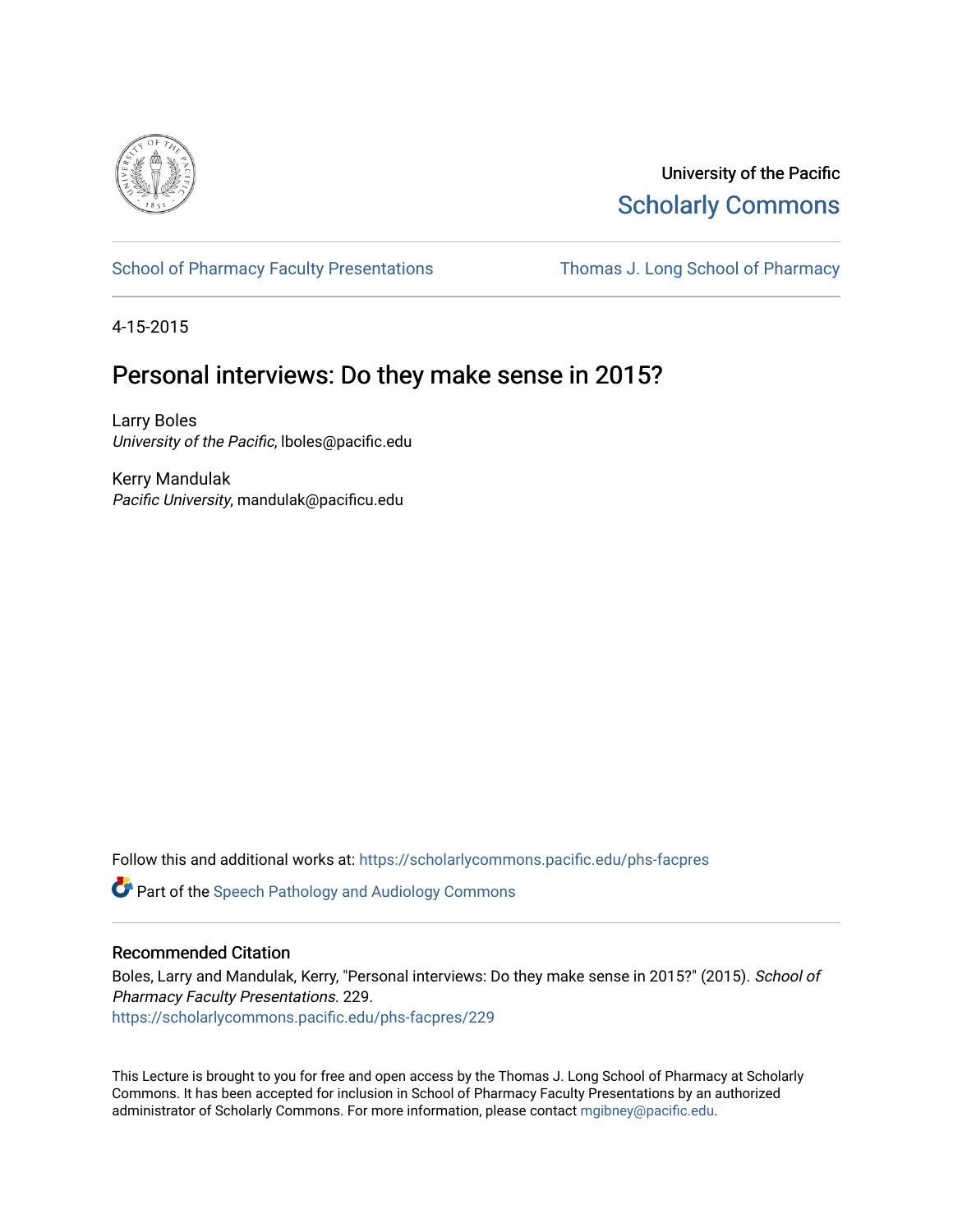#### CSDCAS Presentation

Mandulak slides

## History and Rationale – Pacific University

- Brand new program: 2012
	- Consistent frustration about use of analytical data only
	- OPTION: Interviews
		- Clinical relevance
		- Social communication skills ("soft" skills)
		- Mechanism already available and in place
		- Unique position

#### Logistics

• Two days

– Involves a breakfast, campus tours, lunch, dessert reception

- 7 teams
	- 2 people
	- Faculty + community member (if needed)
- 12 interviews per team
- Skype
- All coordinated by Assistant Director of Admissions within College of Education
	- All calls, scheduling, catering, paperwork, volunteers
	- Current graduate students also participate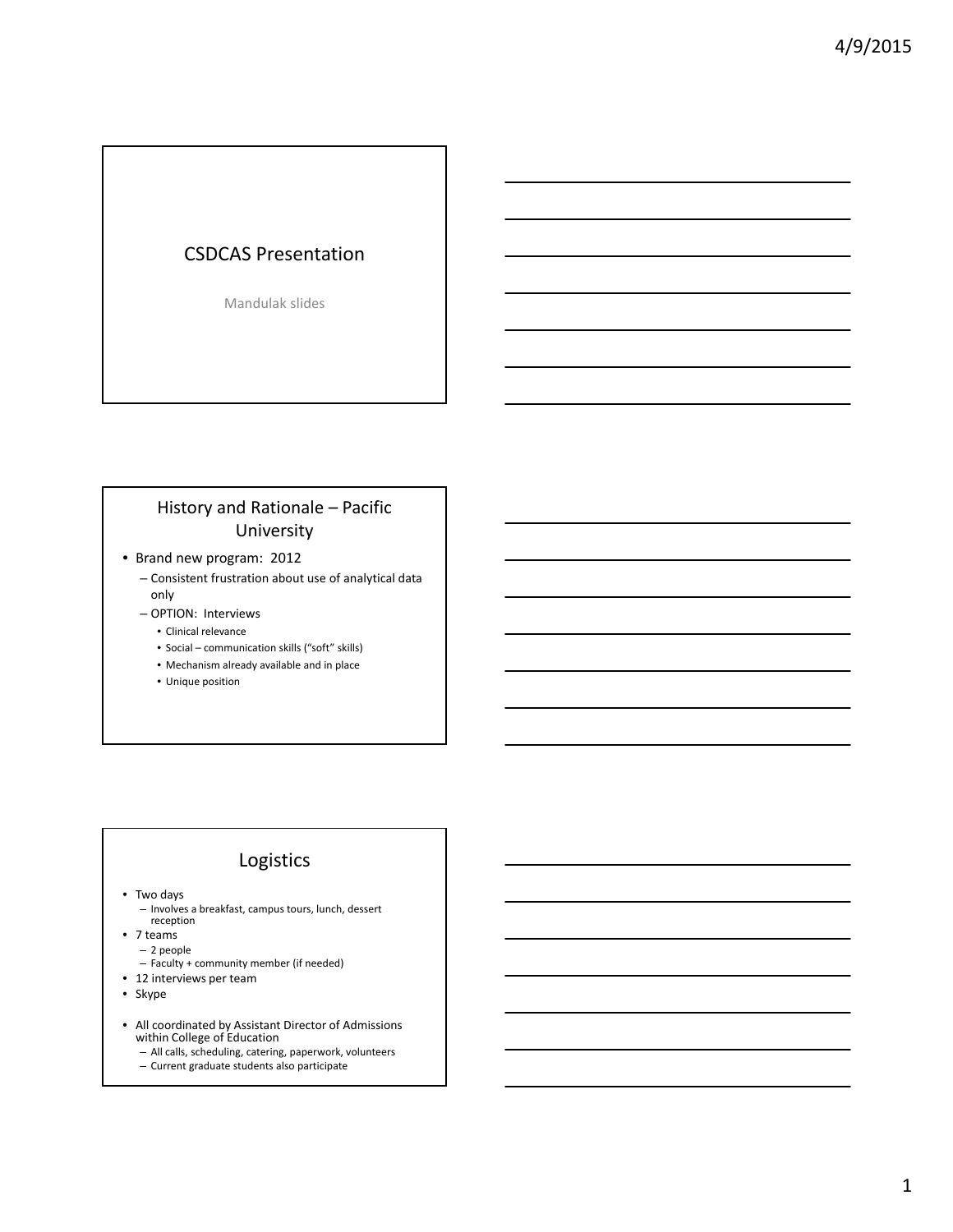#### **Outcomes**

- EXPERIENCE: 3 cohorts admitted
	- First cohort: 1 student withdrew, 1 student failed comprehensive exams / clinical issues
	- Second cohort: 1 student failed clinical practicum
	- Third cohort: 2 students excelled in interview with academics low average
	- Now having academic trouble
- Dedicated time
	- Shifted



#### Data

- Last cohort admitted (2016 cohort)
	- UG GPA: 2.9 3.92
	- BCP GPA: 3.0 4.0
	- $-$  GRE:  $281 321$
	- Interview: 3.5 5.0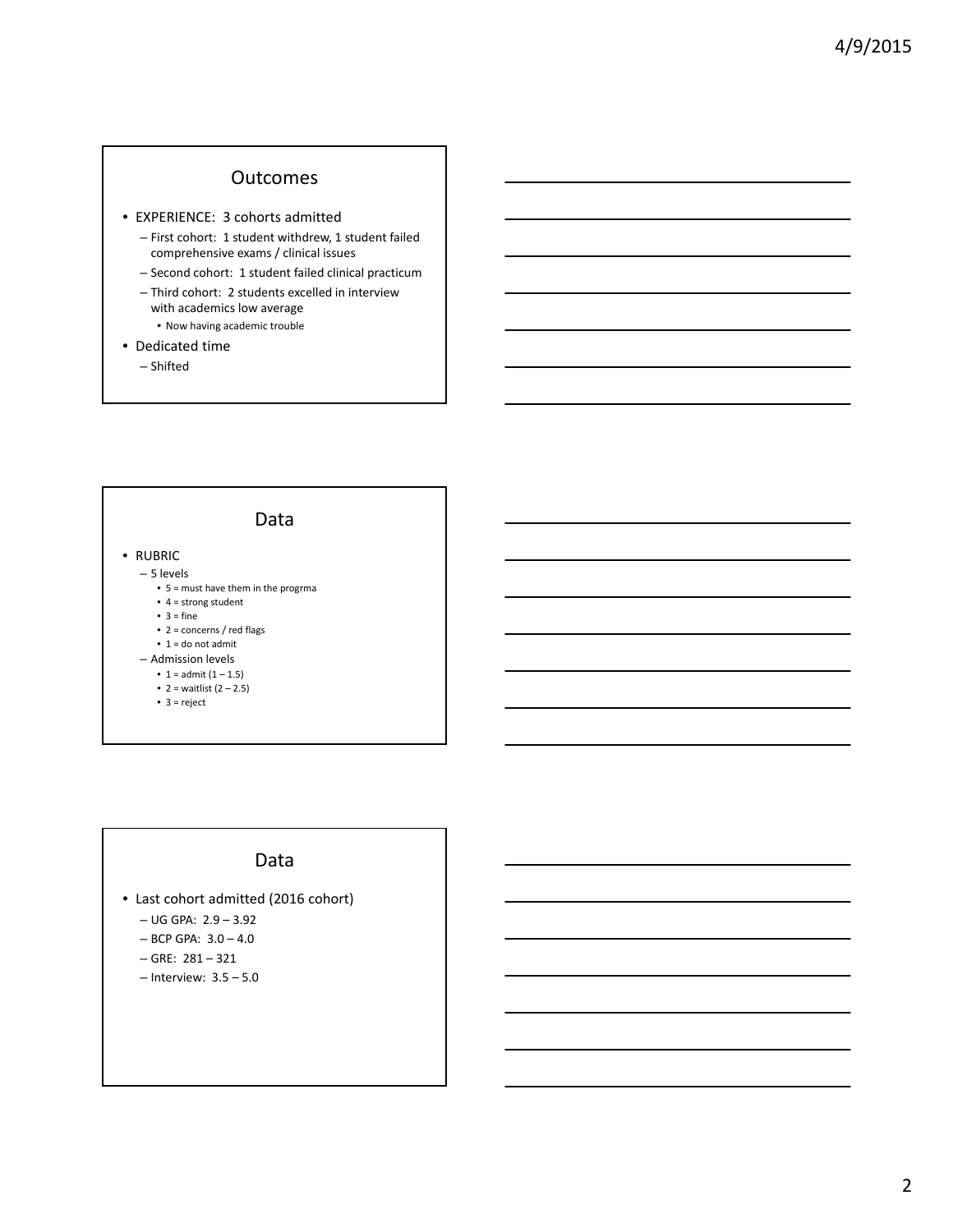#### Data

• Statistical Analysis

- Total percentage of points earned • Admit 1 different from Admit 2/3
- Interview Average • Differences between all 3 groups
- GPA
- NO differences between 3 groups – GRE
- Differences between all 3 groups – LOR Score
- Admit 1 different from Admit 2/3
- Essay Score Admit 1 different from Admit 2/3
- Value Points
	- Differences between all 3 groups (1 > 3 > 2)

### Benefits / Advantages

- "Weeding out"
	- And "weeding in"
- Students can stand out in different ways
	- Good stories, unique characteristics
	- Still strong academically
- Recruiting top students
	- Interviewing us // interviewing them
	- Something special happens

# Challenges / Pushback

- "Mild" Skepticism from some
	- Investment of time and energy
	- Inflation of perception of certain students • We still interview students with borderline academics
	- Level of emphasis on the interview
		- More focus on academics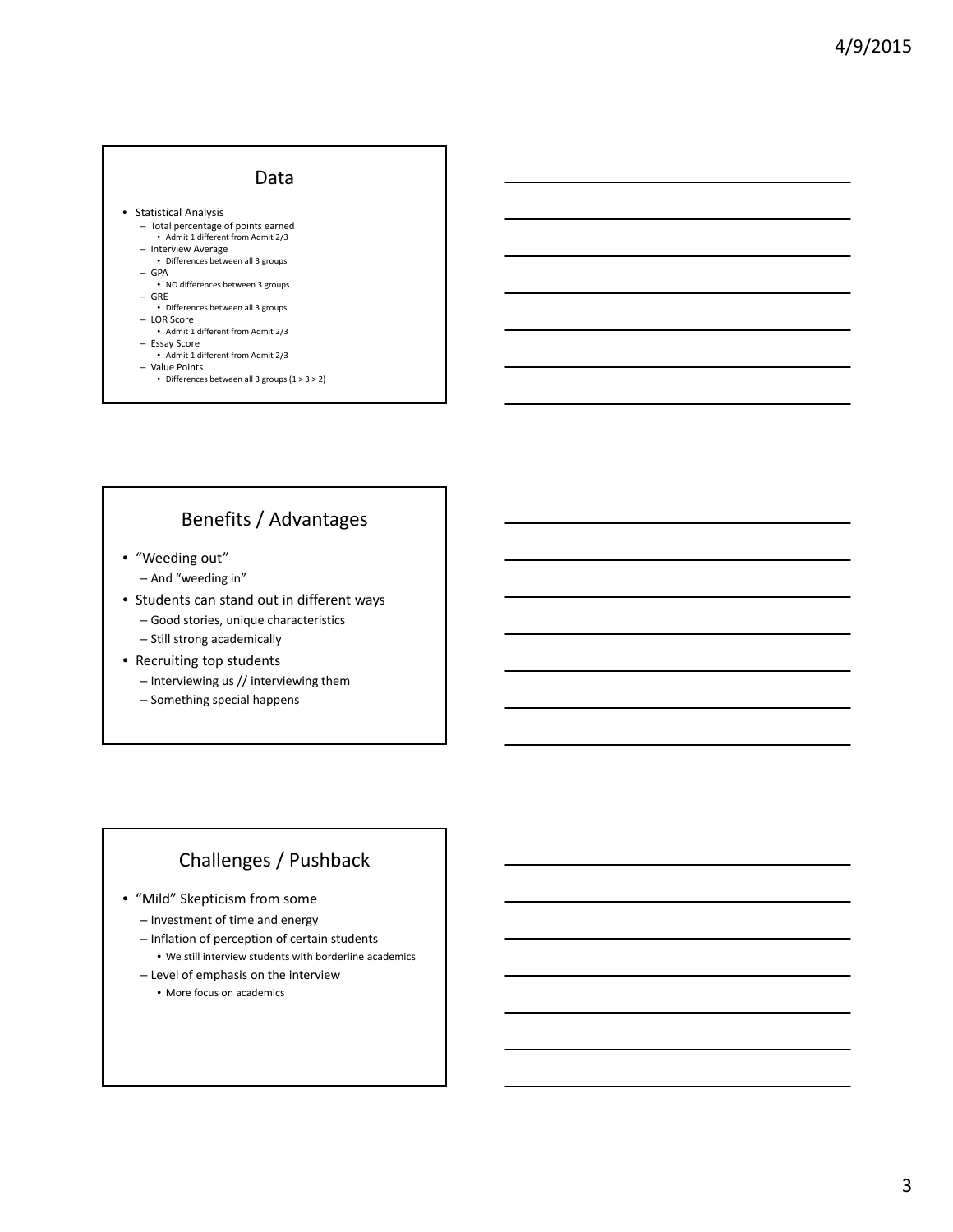# Lessons Learned

- Interviews work for our institution – Distinct advantages
- No perfect protocol

# CSDCAS Presentation

Boles slides

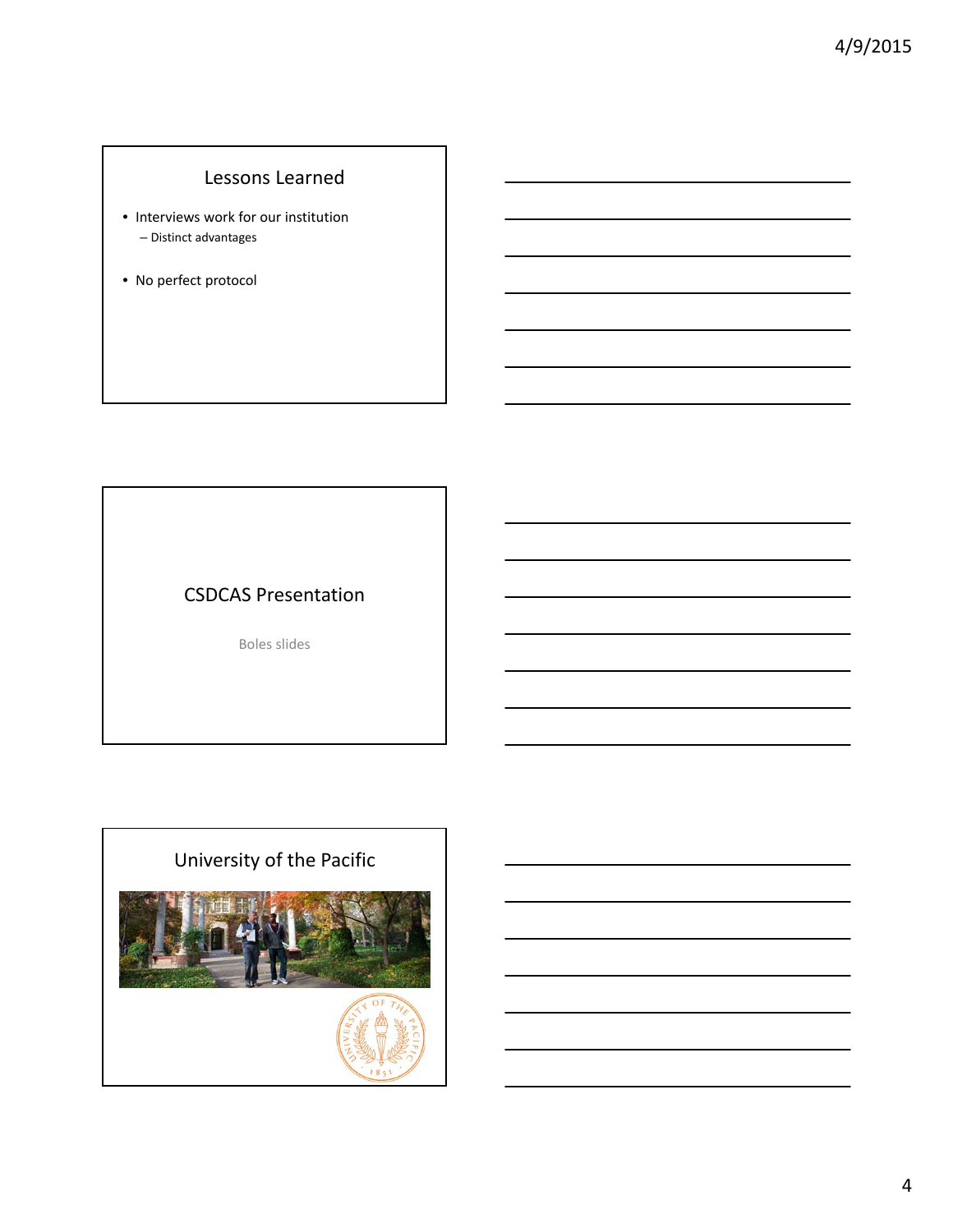# Why did we consider videos?

- We kept getting 1‐2 "OMG" students per cohort
- The problems always emerged in the clinic

### Why videos, and not…?

- Not enough faculty with enough time to devote to interviews
- No other option (e.g., personal essay, letters) seemed to capture the OMG‐ness

# How did we use videos?

#### PART THREE: VIDEO RECORDING

Each applicant must submit a 3 to 5 minute video recording of him or herself that includes the following:

- 1) A brief introduction of yourself
- 2) Why you want to become a speech-language pathologist
- 3) Where you see yourself professionally in 5-10 years
- 4) Why you feel the University of the Pacific's program is the right program for you

CLICK HERE TO ACCESS STEP-BY-STEP INSTRUCTIONS ON HOW TO SUBMIT YOUR VIDEO

#### Submit Video

You may also email your video link directly by sending it to: pacificsip@pacific.edu.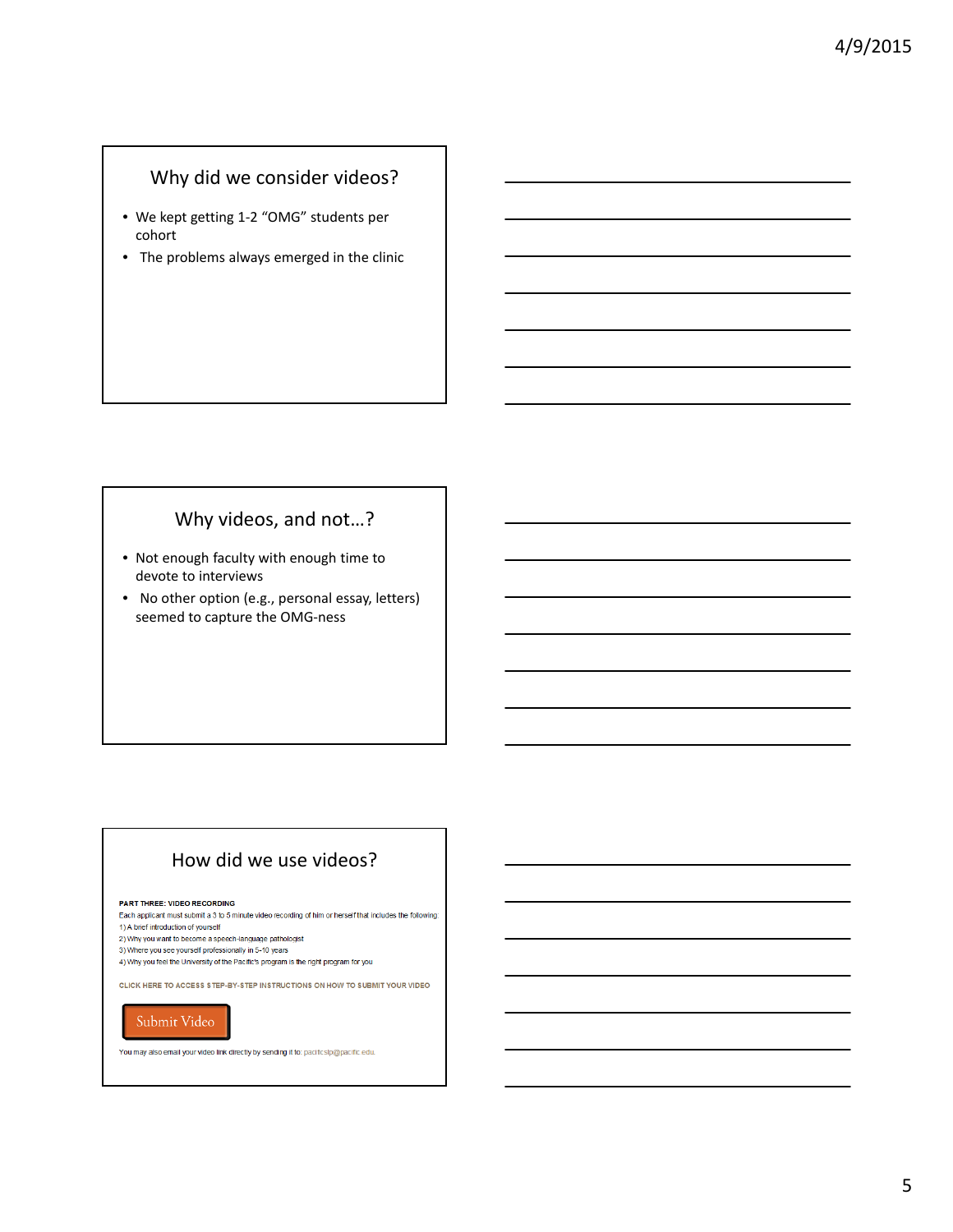









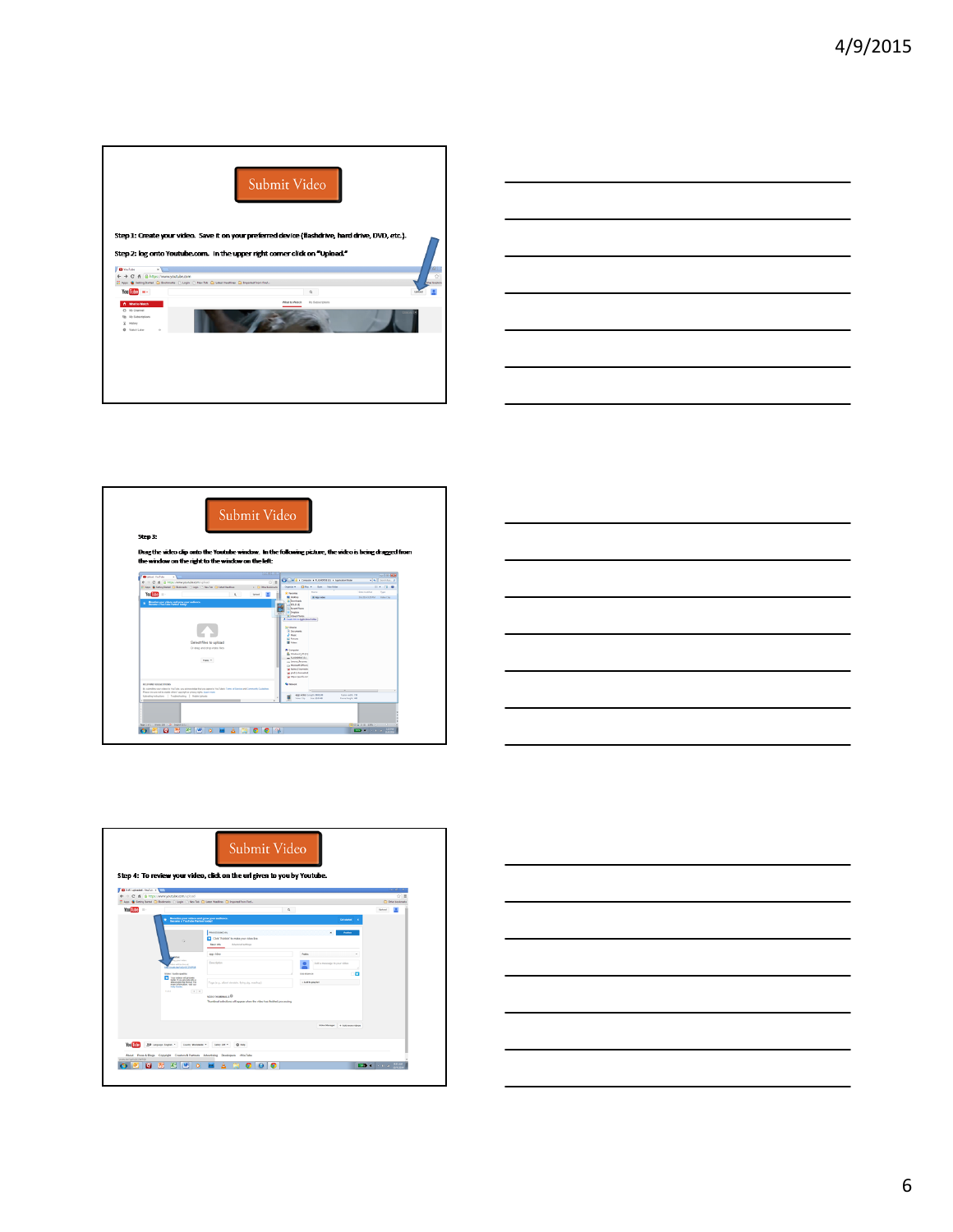|                                         |                                                                                                                                                                                                                                                                               | Submit Video                                                                                                                                                                      |                                                                                   | Step 5: Keep your video unlisted, but copy/paste the url given to you by Youtube into your application. |
|-----------------------------------------|-------------------------------------------------------------------------------------------------------------------------------------------------------------------------------------------------------------------------------------------------------------------------------|-----------------------------------------------------------------------------------------------------------------------------------------------------------------------------------|-----------------------------------------------------------------------------------|---------------------------------------------------------------------------------------------------------|
| <b>Distinguished</b> - Newford of North | + + C 6 B http://www.joutube.com/upload                                                                                                                                                                                                                                       | TT Apps & Getting Started CT Bookmarks (1) Legin (1) New Teb CT Least Headlines CT Imported From First.                                                                           |                                                                                   | $-121$<br>$\circ$ =<br>C Other bookmarks                                                                |
| $You find = -$                          | Moneties your videos and grow your audience<br>Decome a YouTube Partner today!<br>Upfoad #bitum<br>Processing your video.<br>Your video will be live at:<br><b>Mix Prints be had controls</b><br>Video / Audio quality<br>The colors of poores<br>more information, visit our | PROCESSING MPL<br>Click 'Done' to confirm.<br>Advanced settings<br>Busic info<br>app video<br>Description<br>Tags (e.g., albert einstein, flying pig, mashup)<br>VOED THUMBAALS O | $Q_{\perp}$<br>Unitated<br>. Add to playfie!<br>Video Munager = # Add more videos | E.<br><b>United</b><br><b>Call aborted 100</b><br><b>September</b><br>All changes saved<br>$\sim$       |
| You Tube<br><b>a</b>                    | 80 Leguar Explor * County Motherix * Linky Of * 0 Nos<br>Terms Privacy Policy & Selviy Send Instituck Try something new<br>图<br><b>IP</b>                                                                                                                                     | About Press-&-Blogs Copyright Creators-&-Partners Advertising Developers . YouTube                                                                                                |                                                                                   |                                                                                                         |



| Step 6: Click "Done."                                                                                        |                                                                                                                                                                                                                                                                      | Submit Video                                                                                                                                       |                                               |                                     |
|--------------------------------------------------------------------------------------------------------------|----------------------------------------------------------------------------------------------------------------------------------------------------------------------------------------------------------------------------------------------------------------------|----------------------------------------------------------------------------------------------------------------------------------------------------|-----------------------------------------------|-------------------------------------|
| <b>Distinguished</b> Variable X<br>$\leftarrow$ $\rightarrow$ $C$ $\land$ $B$ https://www.soutube.com/upload |                                                                                                                                                                                                                                                                      |                                                                                                                                                    |                                               | $-10$<br>$\circ$ =                  |
| You Tube $= -$                                                                                               |                                                                                                                                                                                                                                                                      | 11 Apr & Getting Stated (2) Bookmarks (1) Legin (2) New Tab (2) Letext Hoadlines (2) Deported From Ford<br>$\mathbb Q$                             |                                               | Cli Other bookmarks<br><b>Value</b> |
|                                                                                                              | Upload winter:<br>Processing your votes.<br>Your sides will be five at:<br><b>My Jyoutu be 1pDyOCZHPOE</b><br>Video / Audio quality:<br>Your videos will process<br>fastes if you securite etha a<br>streamatile file farmat. For<br>п<br>more information, yied our | <b>Basic info</b><br>Advanced settings<br>app video<br>Description<br>Tags (e.g., albert einstein, flying pig, mashup)<br><b>VIDEO THUMBAALS O</b> | <b>United</b><br>$\cdot$<br>. Add to playfiel |                                     |
|                                                                                                              |                                                                                                                                                                                                                                                                      |                                                                                                                                                    | Video Manager + Add more videos               |                                     |
| You Tribe                                                                                                    | 10 Leguar Explor .<br>Country Worldwide #<br>About Press & Blogs Copyright Creators & Partners Advertising Developers . YouTube                                                                                                                                      | 0 m <sub>9</sub><br>Sylvice v                                                                                                                      |                                               |                                     |